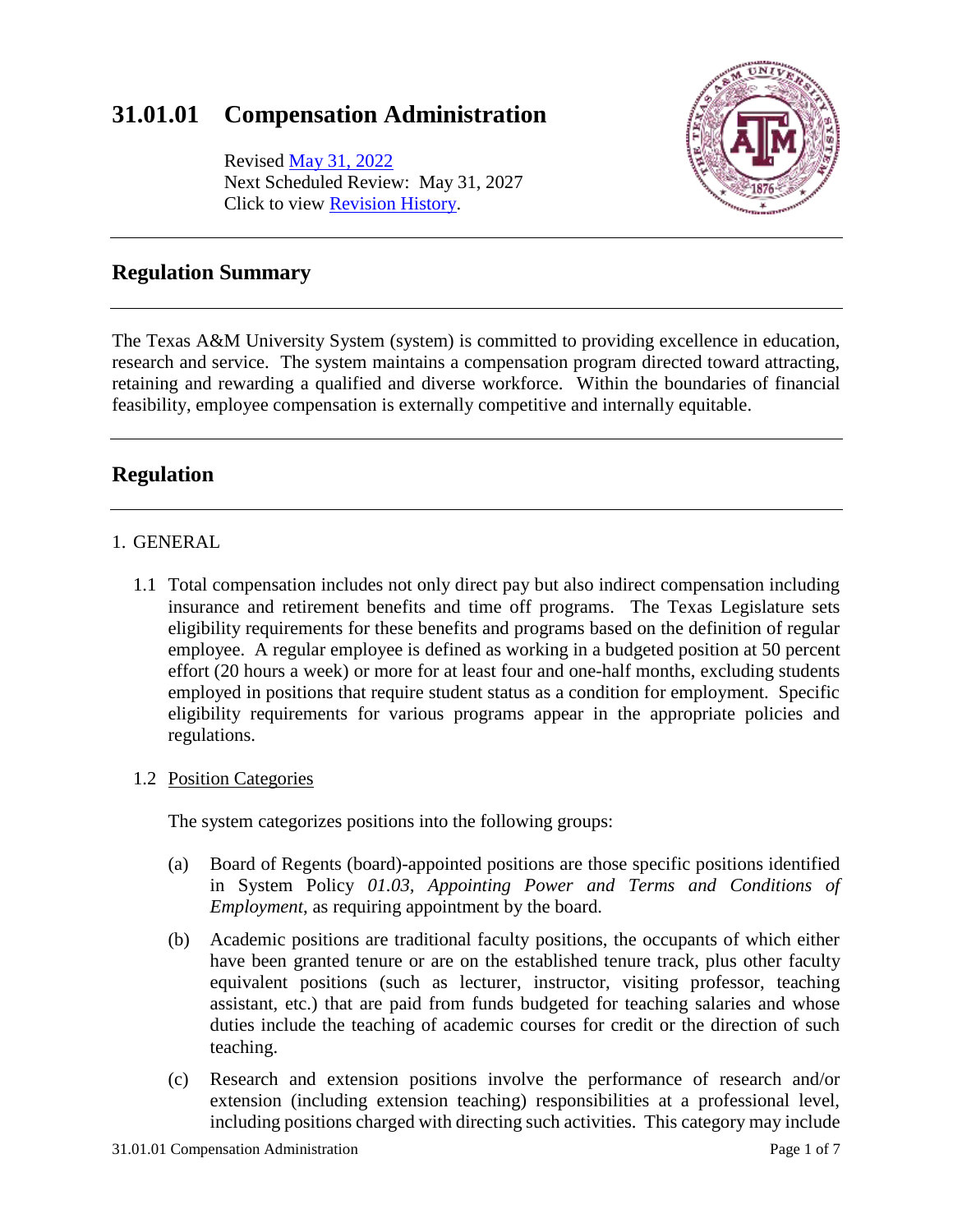positions with traditional faculty titles and unique title codes to differentiate them from similarly titled positions in the academic category.

- (d) Professional and administration positions have a high degree of executive, professional and/or administrative responsibility, as those terms are defined in the Fair Labor Standards Act (FLSA), and typically meet the FLSA job duties test for exemption. Positions in this category generally require a baccalaureate degree or the equivalent combination of education and experience.
- (e) Support, technical and service positions involve the performance of staff support, clerical, craft, trades, technical, maintenance or service activities or, as a primary responsibility, the direct supervision of individuals performing such activities. Most, but not all, of these positions are nonexempt under FLSA standards.
- (f) Special category positions are those that, because of their unique organizational placement, function or other characteristics, clearly do not fit any of the five preceding categories of employment.
- (g) Wage positions are temporary positions that do not appear in the budget and are funded from a lump-sum budget category. These positions are of two types:
	- (1) Student wage positions require student status as a condition of employment.
	- (2) Temporary/Casual employee types are created to accommodate temporary labor needs and can be given a title from any of the major categories noted above.
- 1.3 Terminology
	- 1.3.1 Promotion When an individual moves from one position to another position requiring higher qualifications, a higher rate of pay and a title change.
	- 1.3.2 Demotion When an individual moves from one position to another position having a lower pay range and/or less senior title requiring less education, experience and responsibility.
	- 1.3.3 Reclassification/Re-evaluation When the job duties of a position are re-evaluated and the position is assigned to a new classification. A position that is re-evaluated may be assigned a lower or higher salary range and/or title. In such cases, the position occupant will concurrently be judged to have been promoted, demoted and/or re-titled.
	- 1.3.4 Transfer When an individual moves from one position to another, both of which are assigned the same salary range, title or organizational level.
- 1.4 Salary Actions
	- 1.4.1 An across-the-board increase occurs when uniform salary increases are granted within prescribed guidelines, usually by legislative enactment, without regard to individual merit of employees.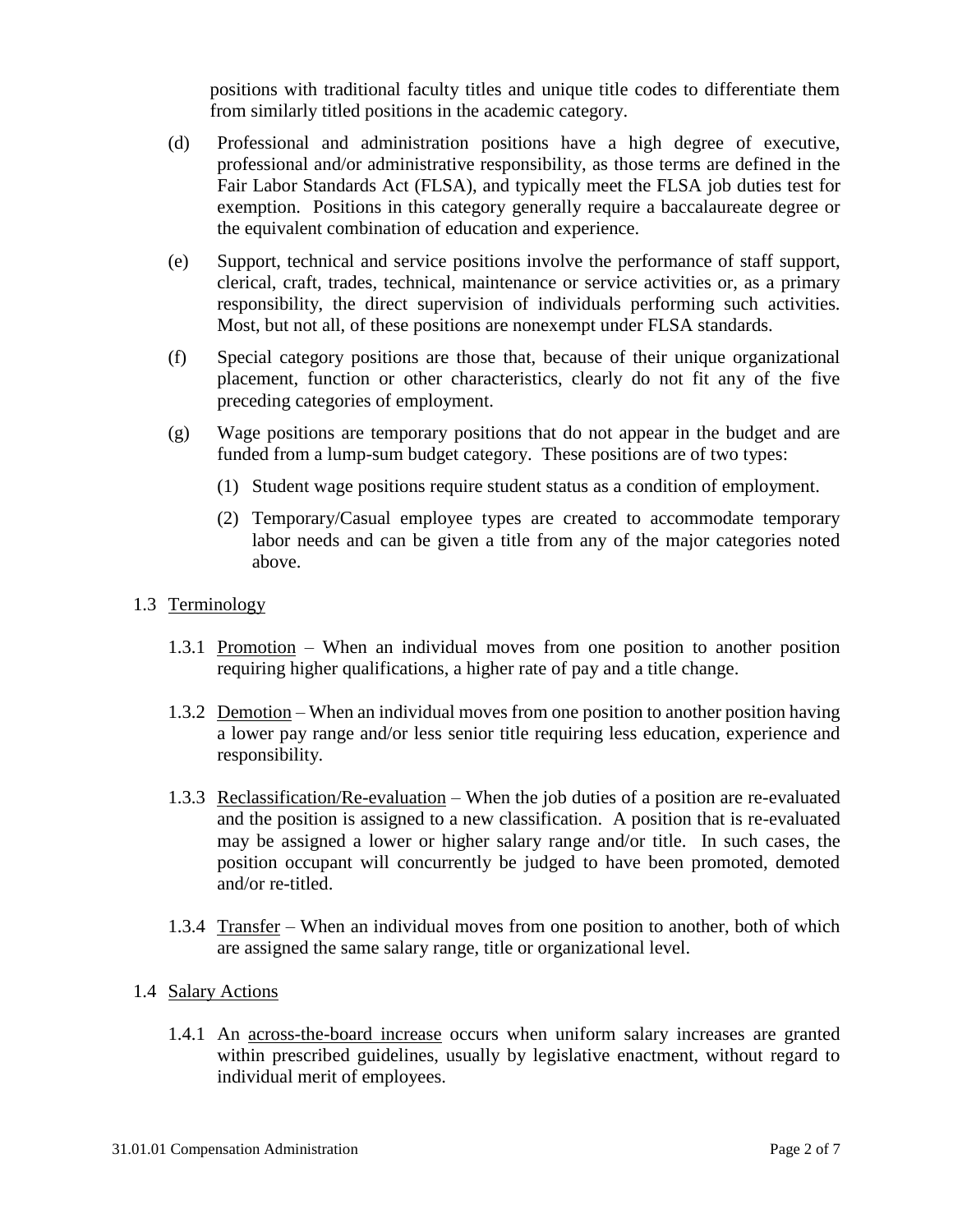- 1.4.2 A merit salary increase is granted to an individual in recognition of meritorious job performance, as recorded in a formal and documented performance appraisal process (See System Regulation *33.99.03*, *Performance Evaluations for Nonfaculty Employees*). The annual performance evaluation is required and a factor along with other criteria established by each member for any decision concerning the award of a merit increase. Merit increases are governed by System Regulation *31.01.08, Merit Salary Increases*.
- 1.4.3 An equity adjustment is made for the purpose of maintaining an equitable salary relationship between and among employees who hold the same job profile relative to experience, education and/or certification. Requests for equity adjustments include documentation justifying the increase and indicating the source of funding.
- 1.4.4 A market adjustment is a salary increase granted to establish equity/competitiveness with salaries paid in the relevant labor market, as documented by approved survey data.

#### 2. NON-DISCRETIONARY COMPENSATION

- 2.1 Minimum Wage The system will establish wage rates in compliance with federal and state minimum wage regulations. See System Regulation *31.01.02, Fair Labor Standards*.
- 2.2 Hazardous Duty Pay and Longevity Pay State employees are eligible for hazardous duty and longevity pay in accordance with System Regulation *31.01.04, Longevity and Hazardous Duty Pay*.

#### 2.3 Benefit Replacement Pay

- 2.3.1 Individuals who were employees of the state of Texas on August 31, 1995, became eligible for Benefit Replacement Pay (BRP). Those hired after August 31, 1995, are not eligible for BRP unless they were working for the state on August 31, 1995, and have not had a break in service of more than 30 consecutive days since that date.
- 2.3.2 BRP replaced a state benefit that paid 5.85% of the first \$16,500 of income as a Social Security tax supplement. It was a one-time increase to base pay that occurred in January 1996. BRP is based on each employee's October 31, 1995, pay and includes an additional amount to cover the increased Teacher Retirement or Optional Retirement program contribution required by the increased pay.
- 2.3.3 When a BRP-eligible employee is hired or promoted, the offer or promotion letter must state that the salary offered includes the employee's BRP and the payroll document must document that BRP is included in the salary.
- 2.3.4 Each member must document whether BRP is included at the minimum rate of a new range or BRP is added to the minimum rate for eligible employees.
- 2.3.5 The business process for new hires, transfers or promotions must state that the salary includes BRP or that the employee is ineligible for BRP.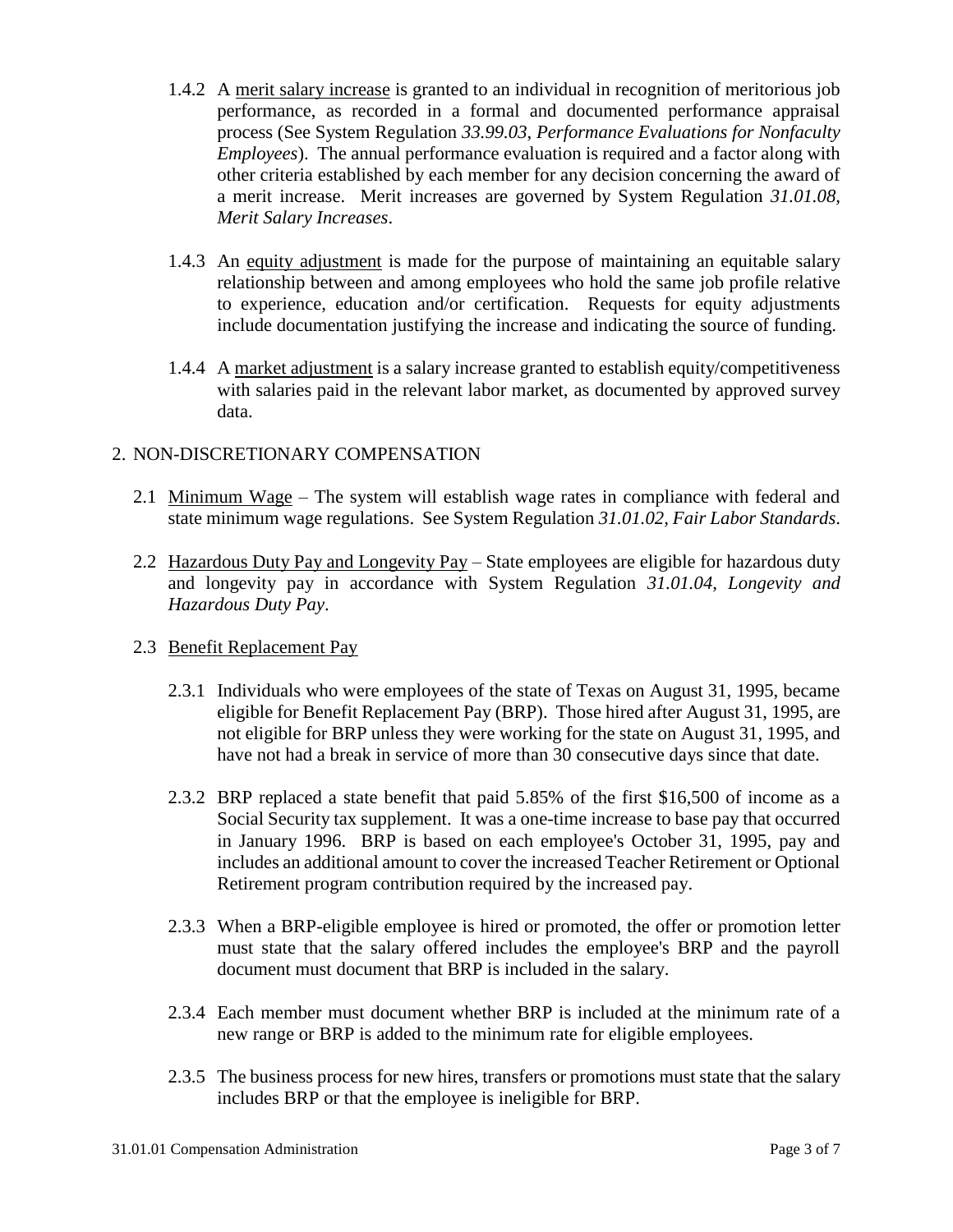2.3.6 Once BRP has been added to an employee's salary, it must not be deducted from the FTE rate as periods of appointment are extended or reduced. Likewise, terminal vacation pay calculations must be based on the FTE rate of pay, including BRP, in the last vacation-accruing position held by the employee.

### 3. AUTHORITY TO SET SALARIES AND WAGES

- 3.1 System Policy *01.03* details the authority of the board, chancellor and member chief executive officers (CEO) regarding appointments and compensation.
- 3.2 Regular positions in the position identification database are included in the annual budget by position and specify the authorized salary for each position of employment with occupant name as appropriate. Budgeted positions are those established for Faculty, Staff and Graduate Assistant worker types. Temporary and seasonal salaries are budgeted by lump-sum allocations to budgetary units and are established for Student Worker and Temporary/Casual employee types.
- 3.3 Each CEO or designee may create additional positions and increase the operating budget of the member from savings, income in excess of the budget estimate, and other sources. Under this authority, personnel/budget actions may be processed during the fiscal year to add new positions or to amend the title, salary and other elements of a position. Approval of new staff titles or amending current titles not requiring approval by the board must follow the process outlined in Section 4.
- 3.4 The salary of a tenured faculty member who returns to the faculty after serving in an administrative position is adjusted to an amount that does not exceed the salaries of other individuals with similar qualifications and performing similar duties.
- 3.5 The rate of salary paid an employee during a summer session does not exceed the salary rate paid the employee for the same or similar services during the preceding long session.
- 3.6 State law prohibits retroactive salary increases. However, when a document approving a salary increase is signed by an individual authorized to approve salary increases, the increase may be effective retroactive to the first day of the pay period in which the final approval was completed.
- 3.7 Any position to be used or individual expected to work for four and one-half months at 50 percent or more effort must be placed in the position identification database with the appropriate Faculty, Staff or Graduate Assistant employee type.
- 3.8 When a full-time nonfaculty employee is approved to teach a class during normal work hours, the individual's salary is not increased, but offset by teaching funds proportionate to the time required for this activity. If the course is taught after normal working hours, additional compensation may be received through supplemental pay or by adding an additional job to the employee.
- 3.9 The base salary of a full-time employee is not be increased by virtue of funding from a grant or contract. In such cases, the salary is funded in accordance with the portion of time spent on assigned duties.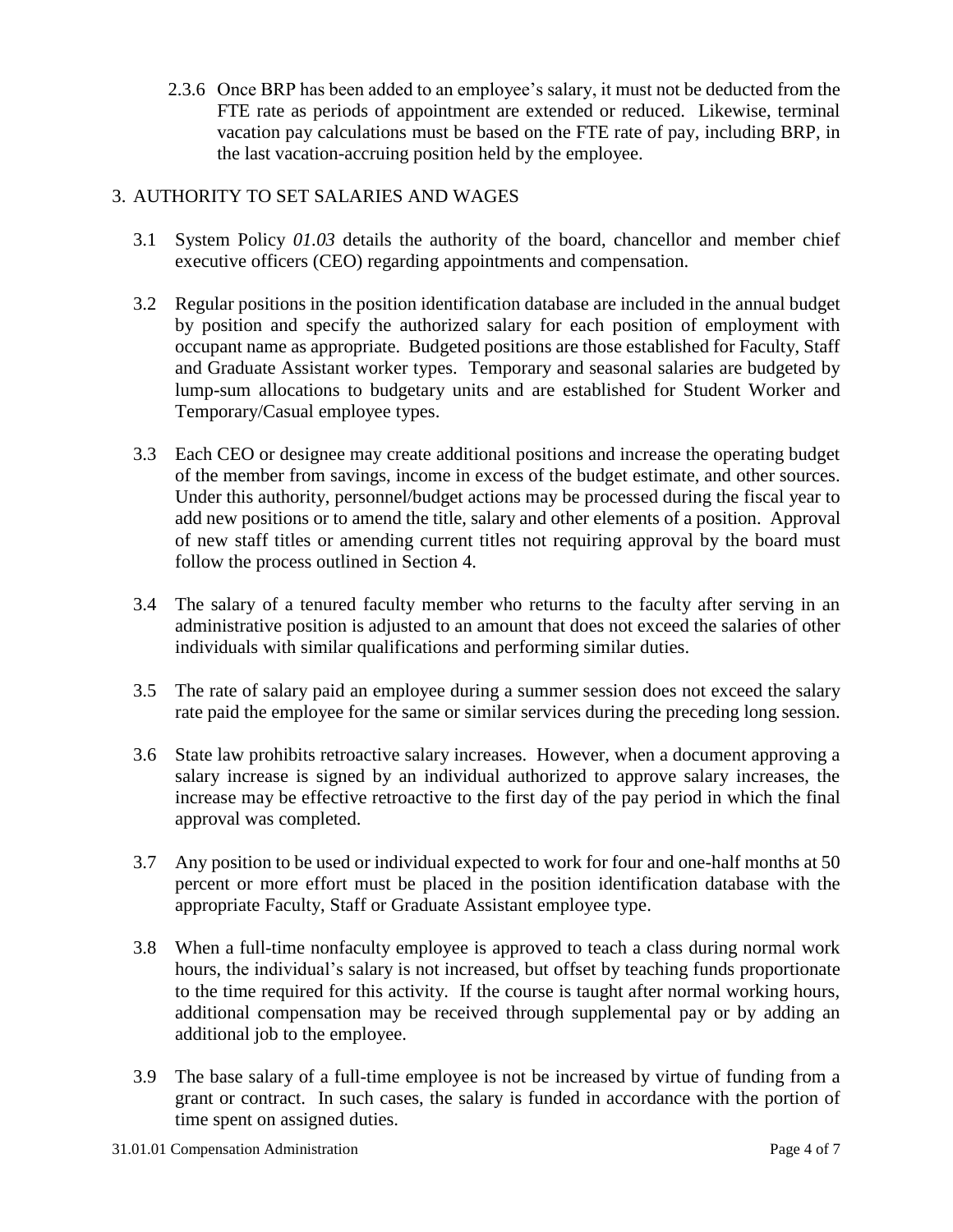3.10 When an individual is given a salary increase for a temporary assignment involving additional workload or responsibility, the salary is reduced by a like amount when the assignment is completed.

#### 4. COMPENSATION ADMINISTRATION

- 4.1 A single comprehensive systemwide pay plan is established and maintained for all members including all positions except existing member board-appointed positions; faculty administrator and faculty-equivalent positions, as defined by each member; key administrator positions; certain key staff positions identified by the member and approved by the pay plan administrator; positions which require student status as a condition of employment; or other classifications as determined by the chancellor. Salaries for positions excluded from the systemwide pay plan are established by the member's CEO or designee and are based on multiple factors, which may include, but are not limited to, performance, complexity of work, education and professional experience required for the position, scope of responsibility, and salaries of those in similar positions at comparable higher education institutions or agencies.
- 4.2 Each member CEO or designee establishes and communicates salary administration guidelines for all categories of positions. These guidelines address internal equity, objective and fair treatment, competitiveness with the appropriate external markets, and compliance with appropriate federal and state laws.
- 4.3 The pay plan administrator is responsible for the operation of the systemwide pay plan which includes coordinating the review of all new or revised job titles and job profiles to ensure consistency for job standardization. Titles within the systemwide pay plan are assigned a pay grade with established salary ranges to include a minimum, midpoint and maximum salary. Employees occupying these positions, whether budgeted or wage, are paid within the established pay range. The CEO or designee is authorized to approve an employee's salary that may exceed the maximum of the established pay grade.
- 4.4 The pay plan administrator will utilize a committee, to oversee and approve new job titles, job descriptions and lead efforts for conducting pay plan reviews to include consistency for ongoing job standardization.
- 4.5 The pay plan administration committee consists of nine individuals representing members as outlined below. Each group of members listed below decides which human resources officer or designee will be its representative.
	- (a) Texas A&M University, Texas A&M University Health Science Center, System Offices, and Texas A&M University at Galveston (two members);
	- (b) Texas A&M AgriLife Research, Texas A&M AgriLife Extension Service, Texas A&M Forest Service and Texas A&M Veterinary Medical Diagnostic Laboratory (one member);
	- (c) Texas A&M Engineering Experiment Station, Texas A&M Engineering Extension Service, Texas A&M Transportation Institute, and Texas Division of Emergency Management (TDEM) (one member);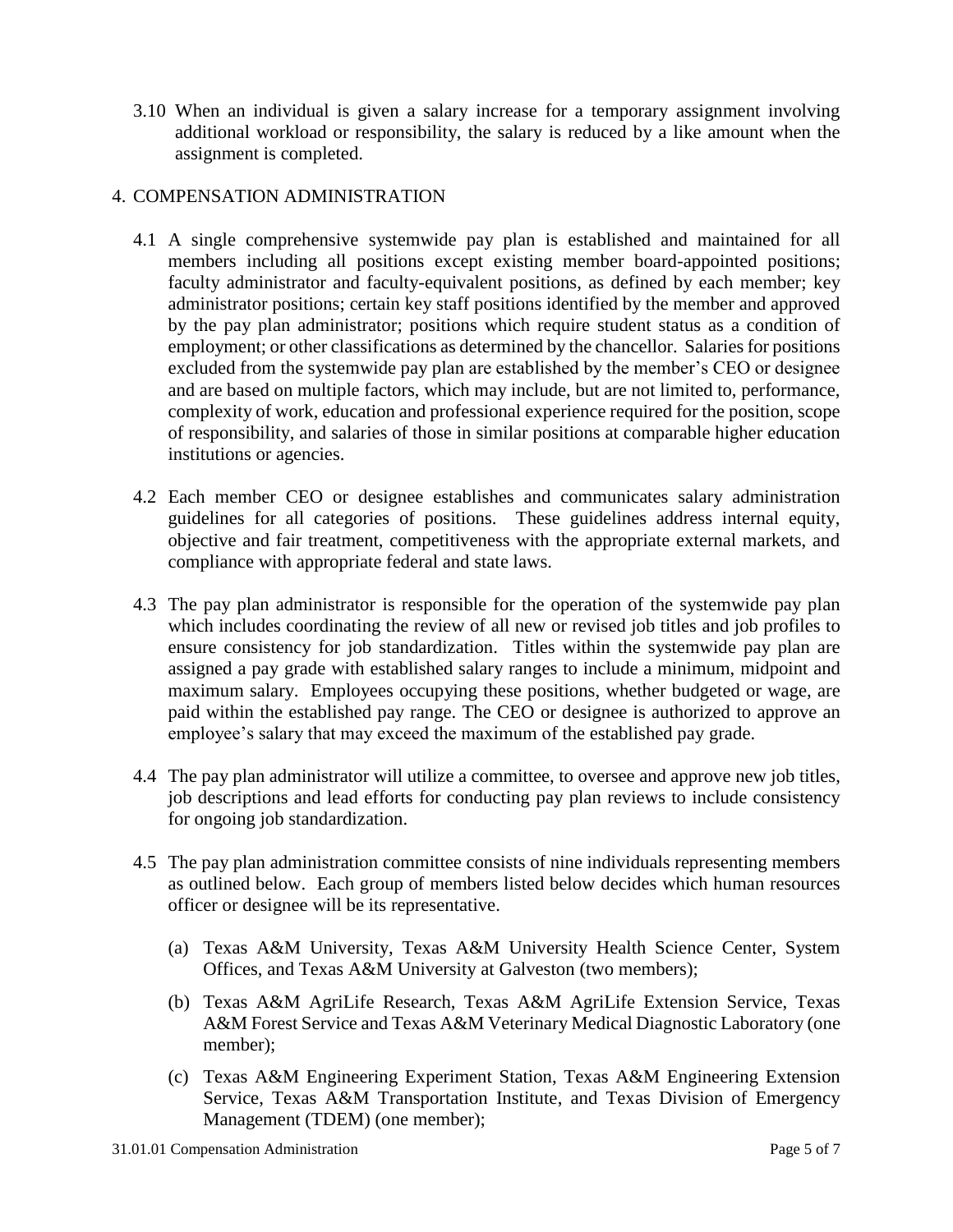- (d) Texas A&M University-Corpus Christi and Texas A&M University-Kingsville (one member);
- (e) Texas A&M University-San Antonio and Texas A&M International University (one member);
- (f) Prairie View A&M University and Texas A&M University-Central Texas (one member);
- (g) West Texas A&M University and Tarleton State University (one member); and
- (h) Texas A&M University-Commerce and Texas A&M University-Texarkana (one member).
- 4.6 The pay plan administration committee assists and provides guidance to the pay plan administrator in maintaining uniform governing standards of the pay plan and participates in making recommendations and decisions while recognizing the responsibility to all members of timely responses and commitment to the integrity of the systemwide pay plan.
- 4.7 The responsibilities for maintaining the systemwide pay plan include, but are not limited to, the following functions:
	- (a) establishing uniform guidelines for the submission of documents, forms and new or changed titles and position justifications to ensure consistent and equitable implementation of the pay plan;
	- (b) approving new job titles and related job descriptions including minimum requirements;
	- (c) approving changes to or assigning new pay grades and addressing the removal of unused titles;
	- (d) updating the systemwide pay plan salary structure(s) including geographical considerations;
	- (e) performing market data research as often as necessary in order to update pay grade assignments; and
	- (f) evaluating each member's request with respect to the factors in Section 4.1 and ensuring that the requested position is not a duplicate or a near duplicate of a position currently in the systemwide pay plan.

### **Related Statutes, Policies or Requirements**

System Policy *[01.03, Appointing Power and Terms and Conditions of Employment](http://policies.tamus.edu/01-03.pdf)*

System Regulation *31.01.02, [Fair Labor Standards](http://policies.tamus.edu/31-01-02.pdf)*

System Regulation *31.01.04, [Longevity and Hazardous Duty Pay](http://policies.tamus.edu/31-01-04.pdf)*

31.01.01 Compensation Administration Page 6 of 7 System Regulation *31.01.08, [Merit Salary Increases](http://policies.tamus.edu/31-01-08.pdf)*